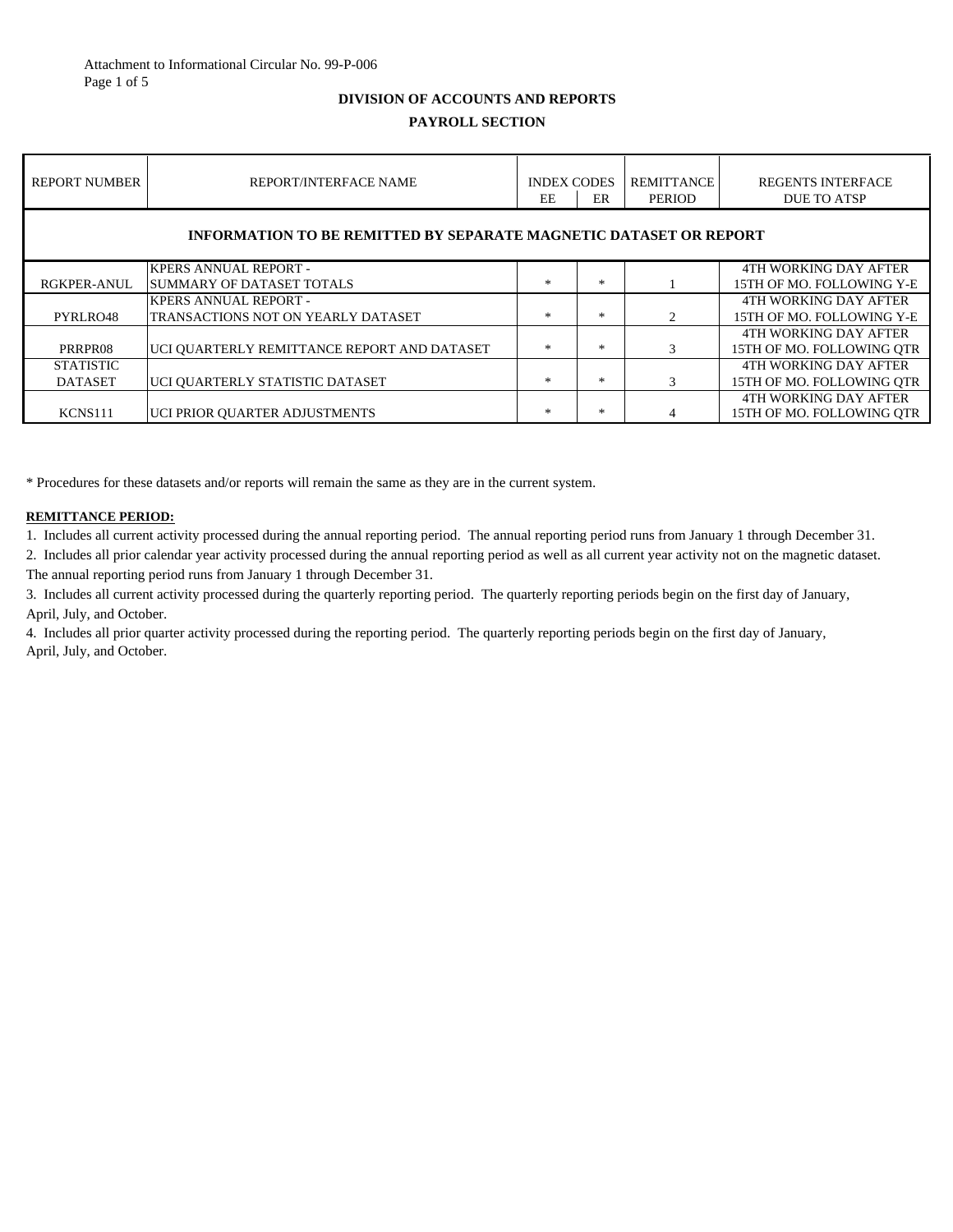# U.C.I. QUARTERLY WAGE REMITTANCE DATASET FORMAT UNBLOCKED 83 CHARACTERS ALL FIELDS ARE REQUIRED

| <b>ELEMENT</b>                        | PIC                                                                                                                                                                                                                                                                             | <b>VALUE</b>                                                                                       |  |
|---------------------------------------|---------------------------------------------------------------------------------------------------------------------------------------------------------------------------------------------------------------------------------------------------------------------------------|----------------------------------------------------------------------------------------------------|--|
| <b>WAGE CODE</b>                      | 99                                                                                                                                                                                                                                                                              | Always equals 18                                                                                   |  |
| WAGE EMPLOYER SERIAL<br><b>NUMBER</b> | 9(6)                                                                                                                                                                                                                                                                            | Unique number for each Regents'<br>Institution assigned by Department of<br><b>Human Resources</b> |  |
|                                       | $071235 = FORT HAYS STATE UNIVERSITY$<br>$071237 =$ KANSAS STATE UNIVERSITY<br>$071239$ = EMPORIA STATE UNIVERSITY<br>$071240 =$ PITTSBURG STATE UNIVERSITY<br>$071249 =$ KANSAS UNIVERSITY<br>$071250 =$ KANSAS UNIVERSITY MEDICAL CENTER<br>071252 = WICHITA STATE UNIVERSITY |                                                                                                    |  |
| <b>FILLER</b>                         | X(19)                                                                                                                                                                                                                                                                           | Spaces                                                                                             |  |
| <b>WAGE QUARTER/YEAR CODE</b>         | 9(5)                                                                                                                                                                                                                                                                            | Quarter number represented by this<br>dataset & four digits of year (CCYY)                         |  |
| <b>WAGE FIRST NAME INITIAL</b>        | $\mathbf{X}$                                                                                                                                                                                                                                                                    |                                                                                                    |  |
| WAGE MIDDLE NAME INITIAL              | X                                                                                                                                                                                                                                                                               | Space if employee has no middle initial                                                            |  |
| <b>WAGE LAST NAME</b>                 | X(12)                                                                                                                                                                                                                                                                           |                                                                                                    |  |
| <b>WAGE SSN</b>                       | 9(9)                                                                                                                                                                                                                                                                            | Must be numeric. Spaces are not valid                                                              |  |
| WAGE QUARTER GROSS WAGES              | S9(6)V99                                                                                                                                                                                                                                                                        |                                                                                                    |  |
| <b>FILLER</b>                         | X(17)                                                                                                                                                                                                                                                                           | <b>Spaces</b>                                                                                      |  |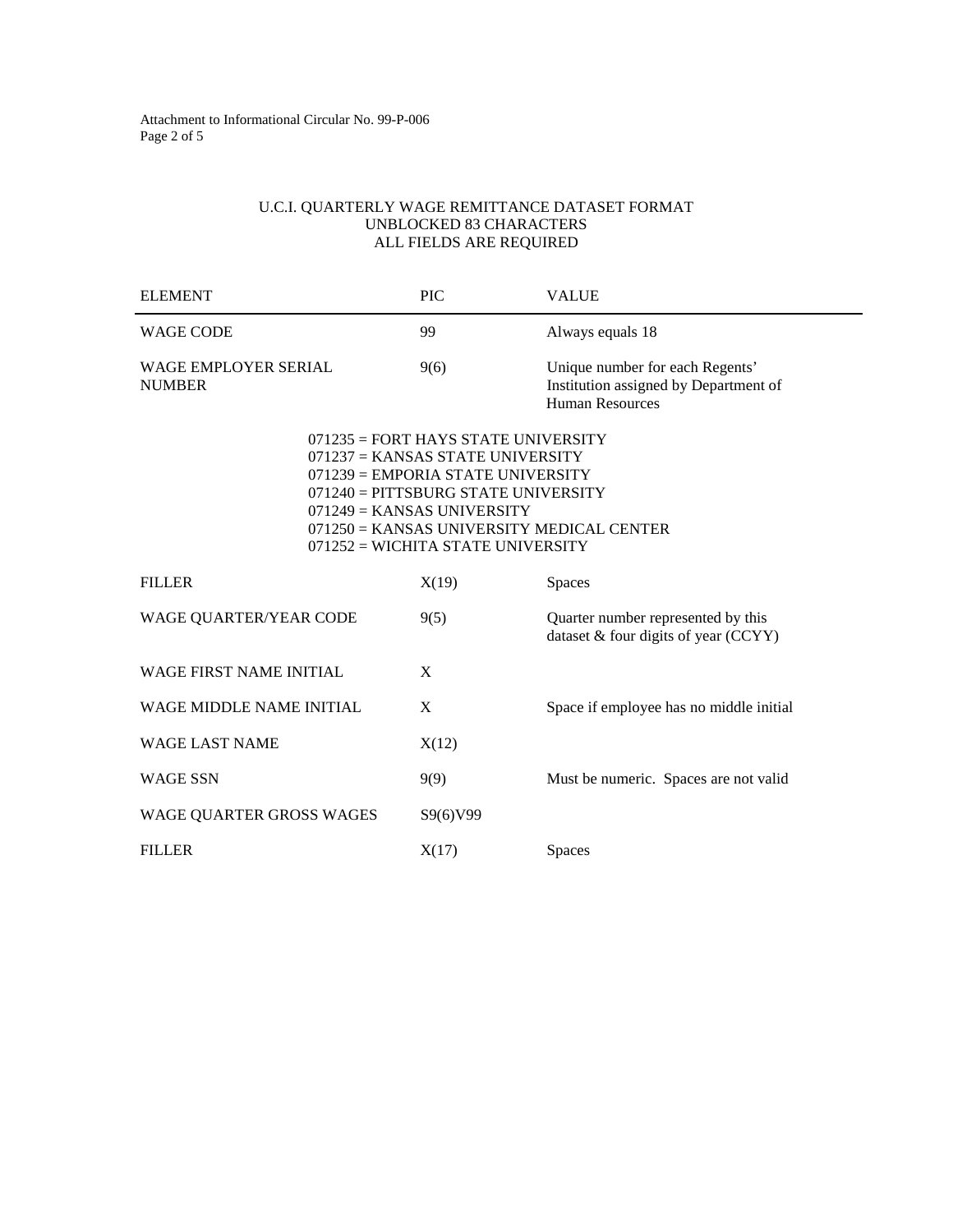#### U.C.I. STATISTICS DATASET FOR HUMAN RESOURCES RECORD LENGTH 101 CHARACTERS BLOCK 10

| <b>ELEMENT</b>                        | <b>PIC</b>                                                                                                                                                                                                                                                                  | <b>VALUE</b>                                                                                |
|---------------------------------------|-----------------------------------------------------------------------------------------------------------------------------------------------------------------------------------------------------------------------------------------------------------------------------|---------------------------------------------------------------------------------------------|
| WAGE EMPLOYER SERIAL<br><b>NUMBER</b> | 9(6)                                                                                                                                                                                                                                                                        | Unique number for each Regents'<br>Institution assigned by Department of<br>Human Resources |
|                                       | $071235$ = FORT HAYS STATE UNIVERSITY<br>$071237 =$ KANSAS STATE UNIVERSITY<br>071239 = EMPORIA STATE UNIVERSITY<br>071240 = PITTSBURG STATE UNIVERSITY<br>$071249 =$ KANSAS UNIVERSITY<br>071250 = KANSAS UNIVERSITY MEDICAL CENTER<br>$071252$ = WICHITA STATE UNIVERSITY |                                                                                             |
| <b>RECORD CODE</b>                    | 9(2)                                                                                                                                                                                                                                                                        | Must be "01"                                                                                |
| <b>WAGE QUARTER</b>                   | 9                                                                                                                                                                                                                                                                           | Calendar year quarter represented on this<br>dataset                                        |
| <b>YEAR</b>                           | 9(4)                                                                                                                                                                                                                                                                        | Four digits of year (CCYY)                                                                  |
| <b>EMPLOYEES MONTH 1</b>              | 9(5)                                                                                                                                                                                                                                                                        | Count of employees paid first month                                                         |
| <b>EMPLOYEES MONTH 2</b>              | 9(5)                                                                                                                                                                                                                                                                        | Count of employees paid second month                                                        |
| <b>EMPLOYEES MONTH 3</b>              | 9(5)                                                                                                                                                                                                                                                                        | Count of employees paid third month                                                         |
| <b>FEMALE EMPLOYEES MONTH 1</b>       | 9(5)                                                                                                                                                                                                                                                                        | Female employee count paid first month                                                      |
| FEMALE EMPLOYEES MONTH 2              | 9(5)                                                                                                                                                                                                                                                                        | Female employee count paid second<br>month                                                  |
| FEMALE EMPLOYEES MONTH 3              | 9(5)                                                                                                                                                                                                                                                                        | Female employee count paid third month                                                      |
| <b>TOTAL WAGES</b>                    | S9(8)V99                                                                                                                                                                                                                                                                    | Total gross wages paid this quarter/ All<br>employees                                       |
| <b>EXCESS WAGES</b>                   | S9(8)V99                                                                                                                                                                                                                                                                    | Zeros/not used                                                                              |
| <b>TOTAL TAXABLE WAGES</b>            | S9(8)V99                                                                                                                                                                                                                                                                    | Total UCI gross wages paid this quarter/<br>Only employees with UCI                         |
| <b>CONTRIBUTIONS DUE</b>              | S9(7)V99                                                                                                                                                                                                                                                                    | UCI contributions paid this quarter                                                         |
| <b>PENALTY</b>                        | S9(3)V99                                                                                                                                                                                                                                                                    | Zeros/not used                                                                              |
| <b>INTEREST</b>                       | S9(3)V99                                                                                                                                                                                                                                                                    | Zeros/not used                                                                              |
| <b>AMOUNT PAID</b>                    | S9(7)V99                                                                                                                                                                                                                                                                    | Zeros/not used                                                                              |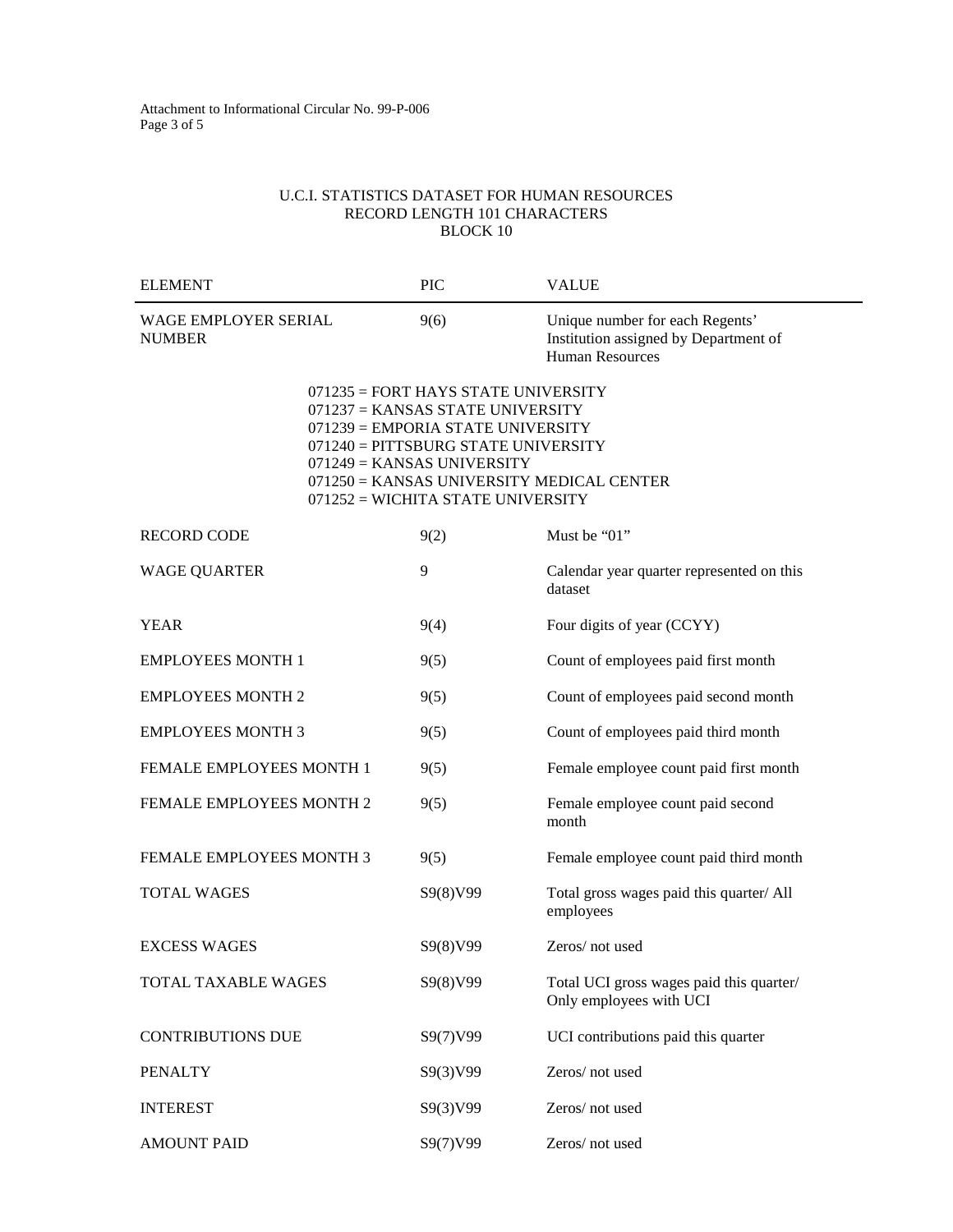# U.C.I. STATISTICS DATASET DETAIL RECORD

| <b>ELEMENT</b>                                                                                                                                                                                                                                                                                                                                                                                                                                                                                       | PIC                                                                                                                                                                                                                                                                                                                                                                                                                                                                                                                                     | <b>VALUE</b>                                                                                                                                                                                                                                                                                                                                                                                                                                                                                                                          |  |  |
|------------------------------------------------------------------------------------------------------------------------------------------------------------------------------------------------------------------------------------------------------------------------------------------------------------------------------------------------------------------------------------------------------------------------------------------------------------------------------------------------------|-----------------------------------------------------------------------------------------------------------------------------------------------------------------------------------------------------------------------------------------------------------------------------------------------------------------------------------------------------------------------------------------------------------------------------------------------------------------------------------------------------------------------------------------|---------------------------------------------------------------------------------------------------------------------------------------------------------------------------------------------------------------------------------------------------------------------------------------------------------------------------------------------------------------------------------------------------------------------------------------------------------------------------------------------------------------------------------------|--|--|
| WAGE EMPLOYER SERIAL<br><b>NUMBER</b>                                                                                                                                                                                                                                                                                                                                                                                                                                                                | 9(6)                                                                                                                                                                                                                                                                                                                                                                                                                                                                                                                                    | Same value as total record                                                                                                                                                                                                                                                                                                                                                                                                                                                                                                            |  |  |
| <b>RECORD CODE</b>                                                                                                                                                                                                                                                                                                                                                                                                                                                                                   | 9(2)                                                                                                                                                                                                                                                                                                                                                                                                                                                                                                                                    | Must be "02" through "99." Cannot be<br>"01."                                                                                                                                                                                                                                                                                                                                                                                                                                                                                         |  |  |
| 1 <sup>ST</sup> COUNTY CODE                                                                                                                                                                                                                                                                                                                                                                                                                                                                          | 9(3)                                                                                                                                                                                                                                                                                                                                                                                                                                                                                                                                    | See county table                                                                                                                                                                                                                                                                                                                                                                                                                                                                                                                      |  |  |
|                                                                                                                                                                                                                                                                                                                                                                                                                                                                                                      | <b>COUNTY CODE BASED ON FOLLOWING TABLE</b>                                                                                                                                                                                                                                                                                                                                                                                                                                                                                             |                                                                                                                                                                                                                                                                                                                                                                                                                                                                                                                                       |  |  |
| 001 ALLEN<br>003 ANDERSON<br>005 ATCHISON<br>007 BARBER<br>009 BARTON<br>011 BOURBON<br>013 BROWN<br>015 BUTLER<br>017 CHASE<br>019 CHAUTAUQUA<br>021 CHEROKEE<br>023 CHEYENNE<br>025 CLARK<br>027 CLAY<br>029 CLOUD<br>031 COFFEY<br>033 COMANCHE<br>035 COWLEY<br>037 CRAWFORD<br>039 DECATUR<br>041 DICKINSON<br>043 DONIPHAN<br>045 DOUGLAS<br>047 EDWARDS<br>049 ELK<br>051 ELLIS<br>053 ELSWORTH<br>055 FINNEY<br>057 FORD<br>059 FRANKLIN<br>061 GEARY<br>063 GOVE<br>065 GRAHAM<br>067 GRANT | 073 GREENWOOD<br>075 HAMILTON<br>077 HARPER<br>079 HARVEY<br>081 HASKELL<br>083 HODGEMAN<br>085 JACKSON<br>087 JEFFERSON<br>089 JEWELL<br>091 JOHNSON<br>093 KEARNY<br>095 KINGMAN<br>097 KIOWA<br>099 LABETTE<br>101 LANE<br><b>103 LEAVENWORTH</b><br>105 LINCOLN<br><b>107 LINN</b><br>109 LOGAN<br><b>111 LYON</b><br>113 MCPHERSON<br>115 MARION<br>117 MARSHALL<br>119 MEADE<br>121 MIAMI<br>123 MITCHELL<br>125 MONTGOMERY<br>127 MORRIS<br>129 MORTON<br>131 NEMAHA<br>133 NEOSHO<br><b>135 NESS</b><br>137 NORTON<br>139 OSAGE | 145 PAWNEE<br>147 PHILLIPS<br>149 POTTAWATOMIE<br>151 PRATT<br>153 RAWLINS<br><b>155 RENO</b><br>157 REPUBLIC<br><b>159 RICE</b><br>161 RILEY<br>163 ROOKS<br><b>165 RUSH</b><br>167 RUSSELL<br>169 SALINE<br>171 SCOTT<br>173 SEDGWICK<br>175 SEWARD<br>177 SHAWNEE<br>179 SHERIDAN<br>181 SHERMAN<br>183 SMITH<br>185 STAFFORD<br>187 STANTON<br>189 STEVENS<br>191 SUMNER<br>193 THOMAS<br>195 TREGO<br>197 WABAUNSEE<br>199 WALLACE<br>201 WASHINGTON<br>203 WICHITA<br>205 WILSON<br>207 WOODSON<br>209 WYANDOTTE<br>399 UNKNOWN |  |  |
| 069 GRAY<br>071 GREELEY                                                                                                                                                                                                                                                                                                                                                                                                                                                                              | 141 OSBORNE<br>143 OTTAWA                                                                                                                                                                                                                                                                                                                                                                                                                                                                                                               |                                                                                                                                                                                                                                                                                                                                                                                                                                                                                                                                       |  |  |